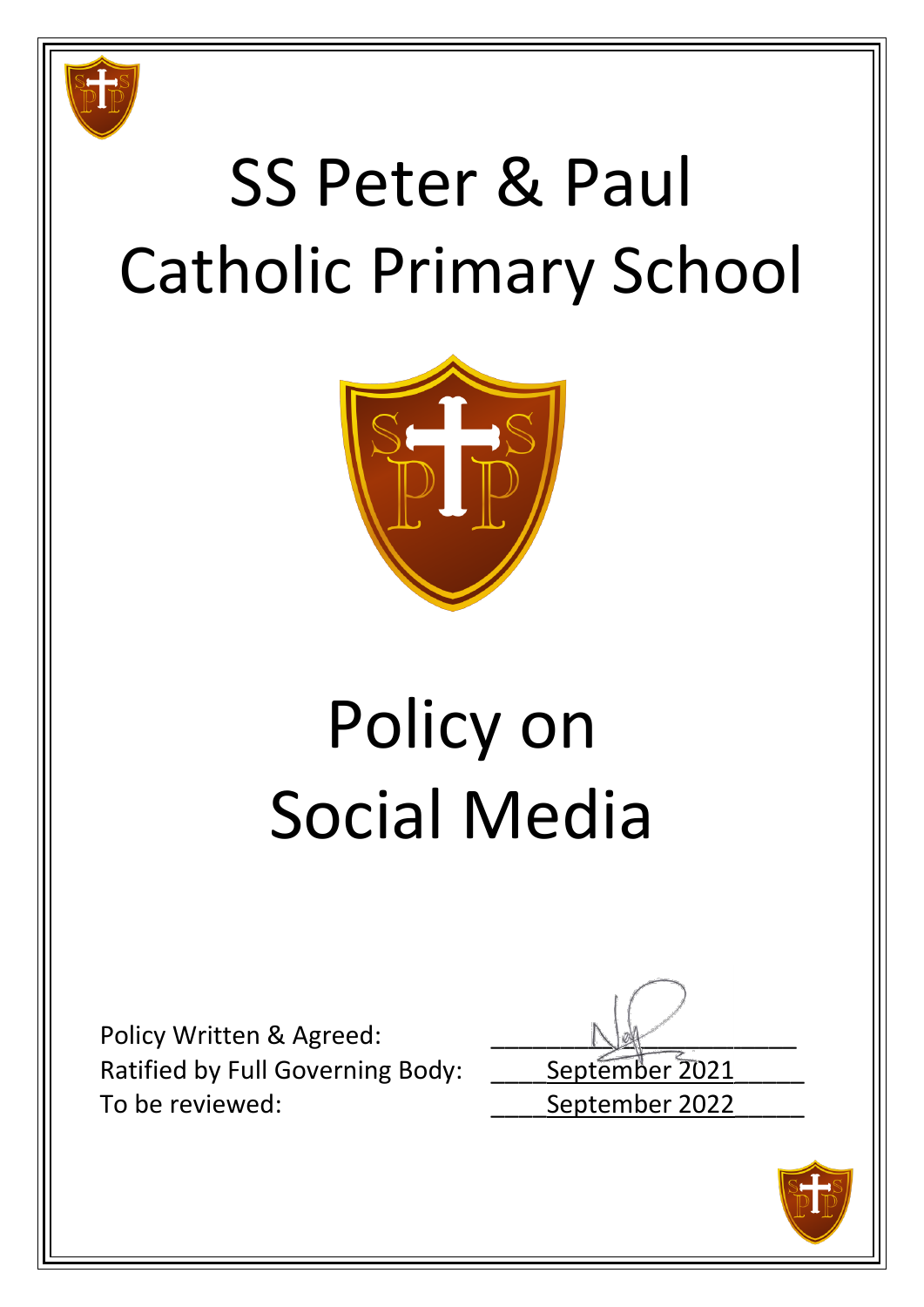## **SS Peter & Paul Whole School Policy on Social Media**

This social media policy:-

- reflects the consensus of opinion of the whole staff;
- was discussed, written and agreed by the whole staff;
- has been approved by the Governing body.

The implementation and ownership of this policy is the responsibility of the whole staff.

The overall accountability and effectiveness of the policy will be the responsibility of the Head Teacher and Senior Leadership Team.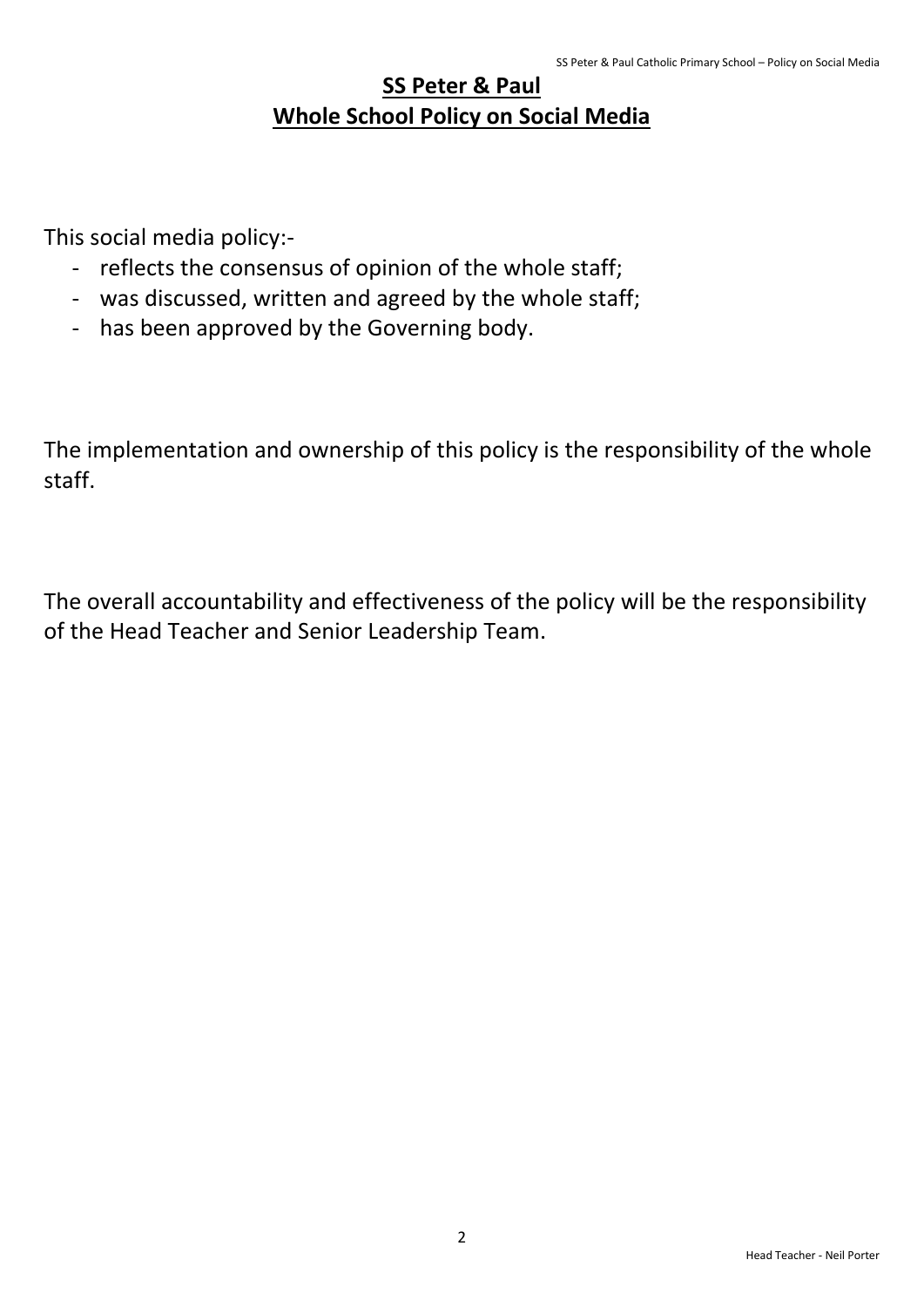At SS Peter & Paul Catholic Primary School we take a professional approach to ICT and we are committed to keeping technology up to date to assist with the delivery of our School Curriculum. We understand that the use of technology and social media is a growing part of life outside of school. We have a responsibility to safeguard our pupils against potential dangers when accessing the internet at school, and to educate our pupils about how to protect themselves online when outside of school so we have established rules and protocols to ensure all of our stakeholders know and follow the expectations and what is considered acceptable use of the internet and Social Media for our school.

As a Catholic school we regard every individual as unique and special in God's family. This policy is designed to support every member of our school, taking into account their unique and special nature as part of God's Catholic community.

## **Mission Statement**

'*We live and learn in the light of Christ.'*

## **1.0 Aims of this policy**

We are committed to:

- Encouraging the responsible use of social media by all staff, parents and pupils in support of the school's mission, values and objectives.
- Protecting our pupils from the dangers of social media.
- Preventing and avoiding damage to the reputation of the school through irresponsible use of social media.
- Protecting our staff from cyber bullying and potentially career damaging behaviour.
- Arranging e-safety meetings for parents.

## **2.0 Definitions**

- 2.1 For the purpose of this policy, the school defines **"social media"** as any online platform that offers real-time interaction between the user and other individuals or groups including, but not limited to, the following:
	- Blogs
	- Online discussion forums, such as netmums.com
	- Collaborative spaces, such as Facebook
	- Media-sharing devices, such as YouTube
	- 'Micro-blogging' applications, such as Twitter
- 2.2 For the purpose of this policy, **"cyber bullying"** is defined as any social media or communication technology intentionally used to bully an individual or group, including the posting or sharing of messages, images or videos.
- 2.3 For the purpose of this policy, **"members of the school community"** are defined as any teacher, member of support staff, pupil, parent of a pupil, governor or ex-pupil.

## **3.0 Data protection principles**

- 3.1. The school will obtain consent from pupils and parents at the beginning of each academic year using the Home School Agreement Consent Form, which will confirm whether or not consent is given for posting images and videos of a pupil on social media platforms. The consent will be valid for the entire academic year.
- 3.2 A record of consent is maintained throughout the academic year, which details the pupils for whom consent has been provided. The DPO is responsible for ensuring this consent record remains up-to-date.
- 3.3 For the purpose of section 3.1, where a pupil is assessed by the school to have the competence to understand what they are consenting to, the school will obtain consent directly from that pupil; otherwise, consent is obtained from whoever holds parental responsibility for the child.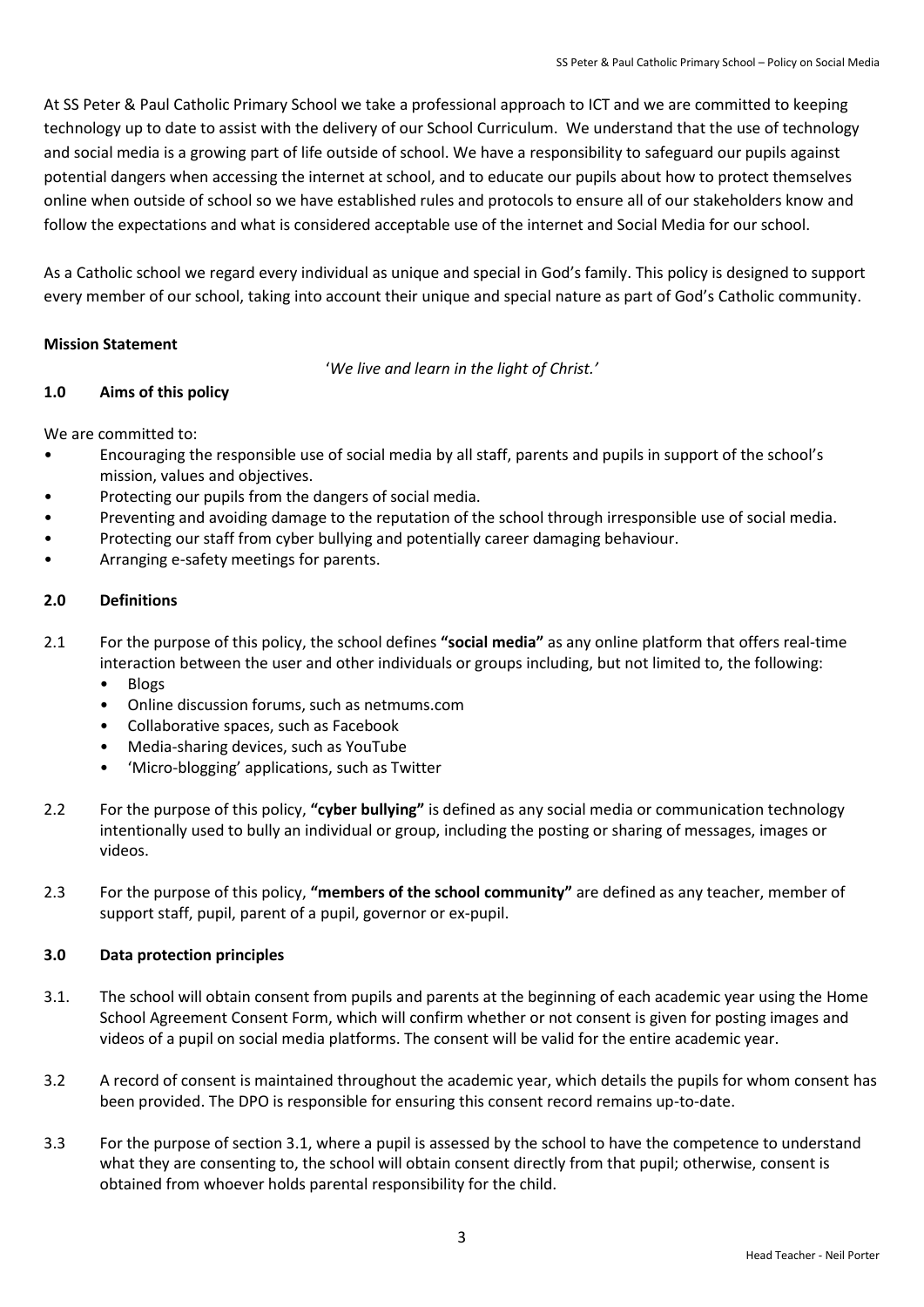- 3.4 Parents and pupils are able to withdraw or amend their consent at any time. To do so, parents and pupils must inform the school in writing.
- 3.5 Where parents or pupils withdraw or amend their consent, it will not affect the processing of any images or videos prior to when consent was withdrawn or amended. Processing will cease in line with parents' and pupils' requirements following this.
- 3.6 In line with section 3.5, wherever it is reasonably practicable to do so, the school will take measures to remove any posts before consent was withdrawn or amended, such as removing an image from a social media site.
- 3.7 The school will only post images and videos of pupils for whom consent has been received.
- 3.8 Only school-owned devices will be used to take images and videos of the school community, which have been pre-approved by the Head Teacher for use.
- 3.9 The school will not post pupils' personal details on social media platforms. Pupils' full names will never be used alongside any videos or images in which they are present and the school will use group or class images or videos with general labels.

Before posting on social media, staff will:

- Refer to the consent record log to ensure consent has been received for that pupil and for the exact processing activities required.
- Ensure that there is no additional identifying information relating to a pupil.
- 3.10 Only appropriate images and videos of pupils will be posted in which they are suitably dressed, i.e. it would not be suitable to display an image of a pupil in swimwear.
- 3.11 Any breaches of the data protection principles will be handled in accordance with the school's GDPR Policy.
- 3.12 Consent provided for the use of images and videos only applies to school accounts staff, pupils and parents are not permitted to post any imagery or videos on personal accounts. **NO PERSONAL DEVICES** are to be used by staff, parents or pupils to take photographs or make videos.

#### **4.0 Social media use – Staff**

#### **School accounts**

- 4.1 School social media passwords are kept in the Head Teacher's office these are not shared with any unauthorised persons, including pupils, unless otherwise permitted by the Head Teacher.
- 4.2 Staff will ensure any posts are positive in nature and relevant to pupils, the work of staff, the school or any achievements.
- 4.3 Staff will adhere to the data protection principles outlined in section 3 of this policy at all times.
- 4.4 Staff will not post any content online which is damaging to the school or any of its staff or pupils.
- 4.5 If inappropriate content is accessed online, a report form will be completed and passed on to the e-safety officer, Teresa Wright (Computing Co-ordinator), supported by St. John Paul II Multi Academy IT Team. The esafety officer retains the right to monitor staff members' internet usage in line with the GDPR Policy.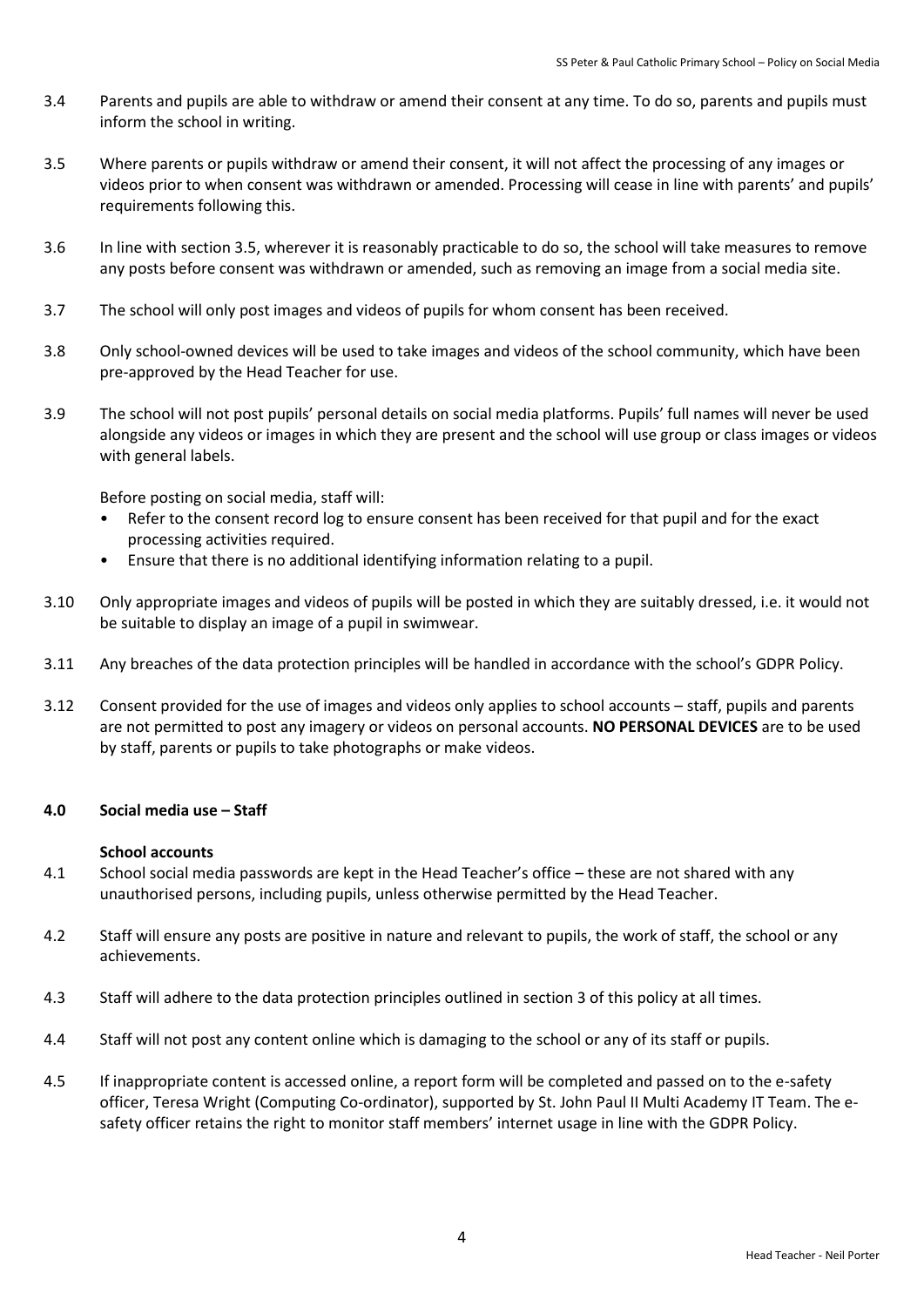#### **Personal accounts**

- 4.6 Staff members will NOT access social media platforms during lesson times. Staff members are permitted to use social media during break times. Staff will avoid using social media in front of pupils.
- 4.7 Staff members will not use any school-owned mobile devices to access personal accounts, unless it is beneficial to the material being taught - prior permission will be sought from the Head Teacher.
- 4.8 Staff are not permitted to use the school's WiFi network to access personal accounts, unless otherwise permitted by the Head Teacher, and once the e-safety officer has ensured the necessary network security controls are applied.
- 4.9 Staff will not "friend" or otherwise contact pupils or parents through their personal social media accounts. If pupils or parents attempt to "friend" a staff member, they will report this to the Head Teacher.
- 4.10 Staff members will not provide their home address, phone number, mobile number, social networking details or email addresses to pupils or parents – any contact with pupils or parents will be done through authorised school contact channels.
- 4.11 Staff members will ensure the necessary privacy controls are applied to personal accounts.
- 4.12 Staff members will avoid identifying themselves as an employee of name of school on their personal social media accounts.
- 4.13 No staff member will post any content online that is damaging to the school or any of its staff or pupils.
- 4.14 Where staff members use social media in a personal capacity, they will ensure it is clear that views are personal and are not that of name of school.
- 4.15 Staff members will not post any information which could identify a pupil, class or the school this includes any images, videos and personal information.
- 4.16 Staff will not take any posts, images or videos from social media that belong to the school for their own personal use.
- 4.17 Staff members will not post anonymously or under an alias to evade the guidance given in this policy.
- 4.18 Breaches of this policy by members of staff will be taken seriously, and in the event of illegal, defamatory or discriminatory content, could lead to prosecution, disciplinary action or dismissal. Members of staff will be aware that if their out-of-work activity brings the school into disrepute, disciplinary action will be taken. Members of staff will regularly check their online presence for negative content via search engines.
- 4.19 Attempts to bully, coerce or manipulate members of the school community via social media by members of staff will be dealt with as a disciplinary matter.
- 4.20 Members of staff will not leave a computer or other device logged in when away from their desk.
- 4.21 Staff members will use their school email address for school business and personal email address for their private correspondence; the two should not be mixed.

#### **5.0 Social media use – Pupils and Parents**

- 5.1 Pupils will not access social media during lesson time, unless it is part of a curriculum activity.
- 5.2 Pupils and parents will not attempt to "friend" or otherwise contact members of staff through their personal social media accounts. Pupils and parents are only permitted to be affiliates of school social media accounts.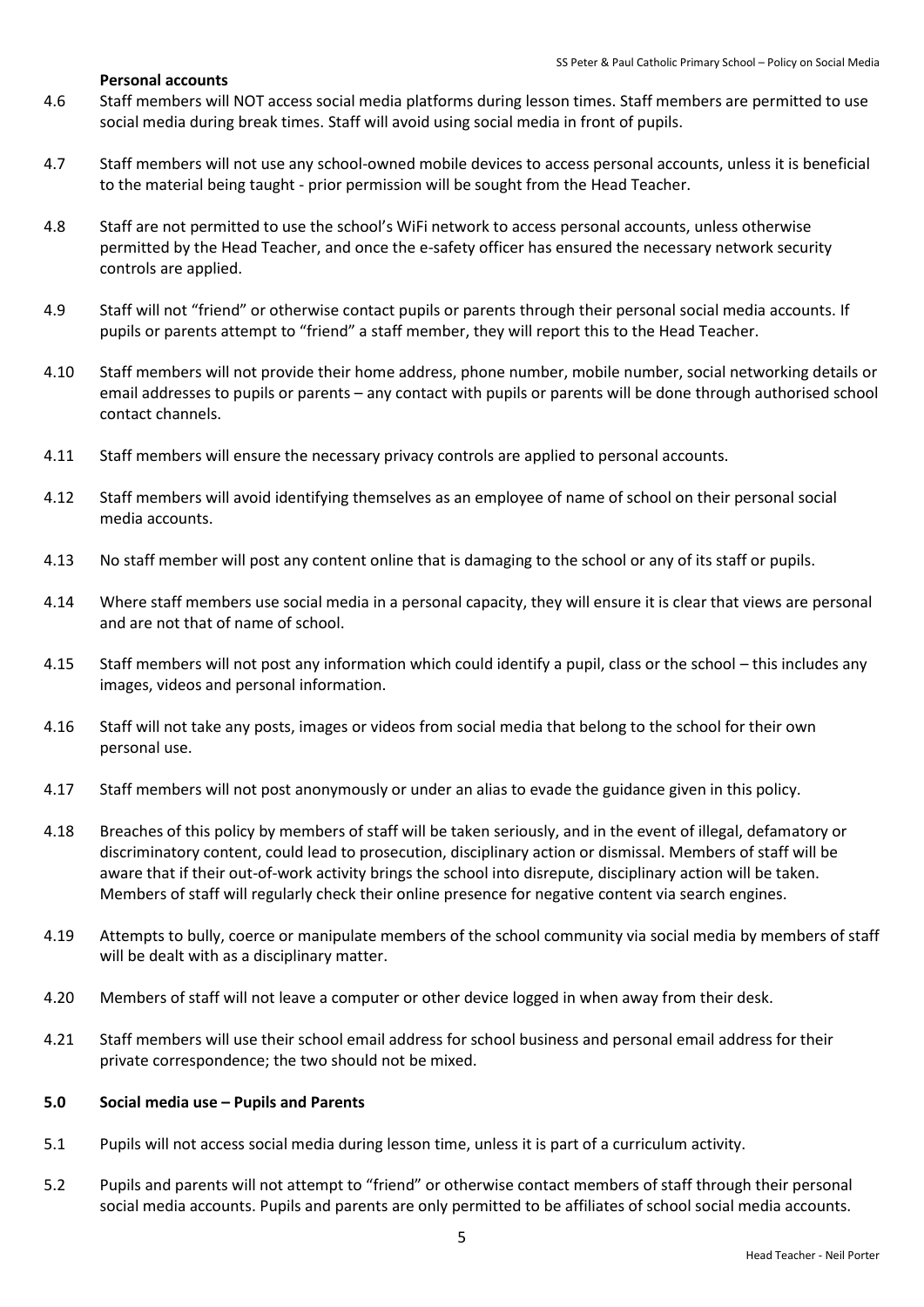- 5.3 Where a pupil or parent attempts to "friend" a staff member on their personal account, it will be reported to the Head Teacher.
- 5.4 Pupils and parents will not post anonymously or under an alias to evade the guidance given in this policy.
- 5.5 Pupils and parents will not post any content online which is damaging to the school or any of its staff or pupils.
- 5.6 Pupils are instructed not to sign up to any social media sites that have an age restriction above the pupil's age.
- 5.7 If inappropriate content is accessed online on school premises, it will be reported to a teacher.
- 5.8 Pupils are not permitted to use the school's WiFi network to access any social media platforms unless prior permission has been sought from the Head Teacher, and the e-safety officer has ensured appropriate network security measures are applied.
- 5.9 Parents are not permitted to use the school's WiFi network to access any social media platforms on personal devices. Social media access on school-owned devices may be permitted in line with 5.8.
- 5.10 Breaches of this policy will be taken seriously, and in the event of illegal, defamatory or discriminatory content could lead to prosecution, or exclusion.

#### **6.0 Blocked content**

- 6.1 In accordance with the school's GDPR Policy, the e-safety officer and IT Team installs firewalls on the school's network to prevent access to certain websites. The following social media websites are not accessible on the school's network:
	- Facebook
	- Instagram
	- TikTok
	- WhatsApp
	- Roblox
- 6.2 Attempts made to circumvent the network's firewalls will result in a ban from using school computing equipment, other than with close supervision.
- 6.3 Inappropriate content accessed on the school's computers will be reported to the e-safety officer so that the site can be blocked.
- 6.4 The e-safety officer retains the right to monitor staff and pupil access to websites when using the school's network and on school-owned devices.
- 6.5 Requests may be made to access erroneously blocked content by submitting a blocked content access form to the e-safety officer, which will be approved by the Head Teacher.

#### **7.0 Cyber bullying**

- 7.1 Cyber bullying incidents are taken seriously at SS Peter & Paul Catholic Primary School. Any reports of cyber bullying on social media platforms by pupils will be handled in accordance with the Anti-Bullying Policy and Behaviour Policy.
- 7.2 Allegations of cyber bullying from staff members will be handled in accordance with the Staff Grievance Policy.
- 7.3 Staff members will not respond or retaliate to cyber bullying incidents. Incidents will be reported as inappropriate, and support will be sought from the Head Teacher.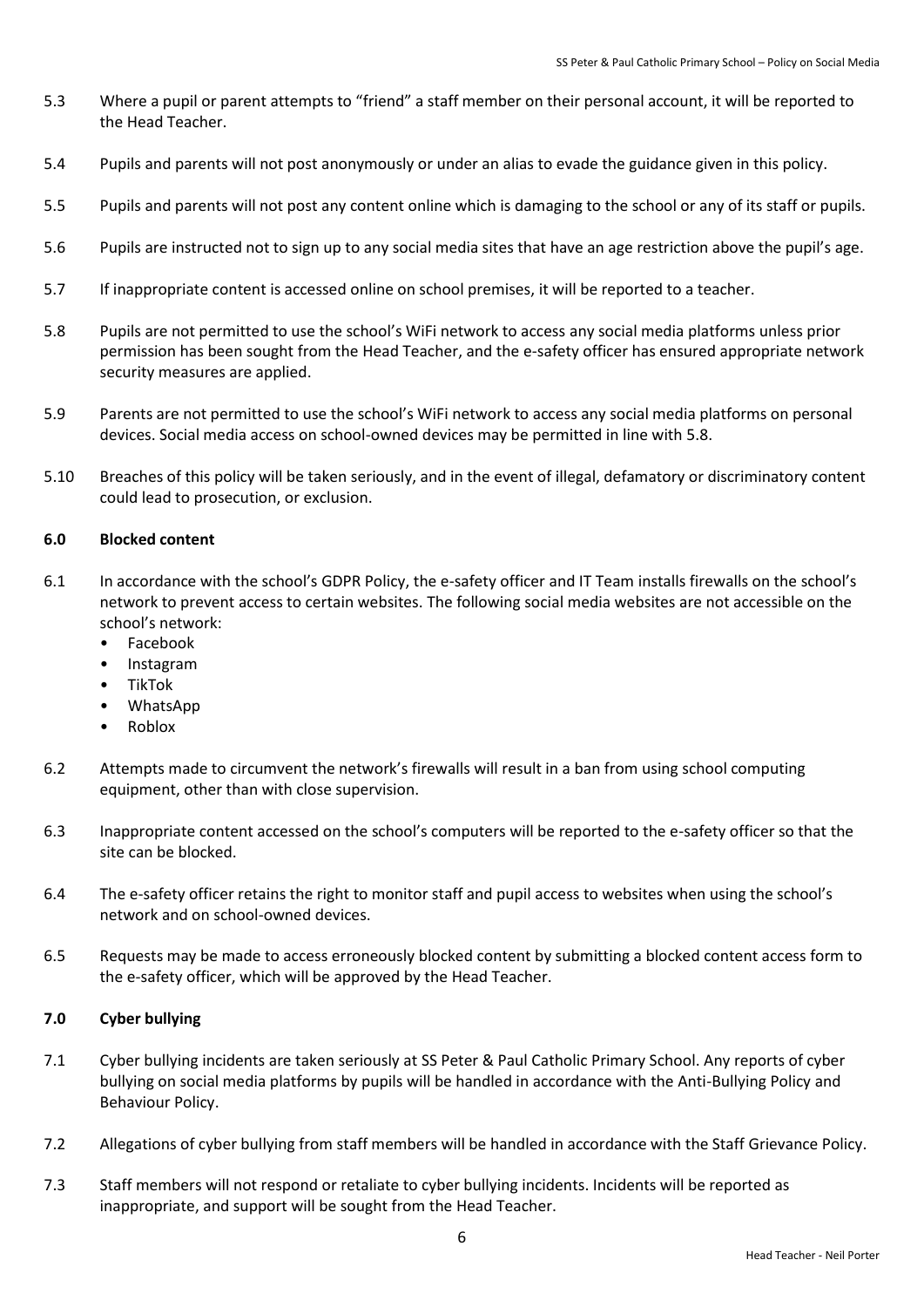- 7.4 Evidence from the incident will be saved, including screen prints of messages or web pages, and the time and date of the incident.
- 7.5 Where the perpetrator is a current pupil or colleague, most incidents can be handled through the school's own disciplinary procedures.
- 7.6 Where the perpetrator is an adult, in nearly all cases, a member of the SLT will invite the victim to a meeting to address their concerns. Where appropriate, the perpetrator will be asked to remove the offensive content.
- 7.7 If the perpetrator refuses to comply, it is up to the school to decide what to do next. This could include contacting the internet service provider in question through their reporting mechanisms, if the offensive content breaches their terms and conditions.
- 7.8 If the material is threatening, abusive, sexist, of a sexual nature or constitutes a hate crime, the school will consider whether the police should be contacted.
- 7.9 As part of the school's ongoing commitment to the prevention of cyber bullying, regular education and discussion about e-safety will take place as part of Computing and PSHE Curriculum.

#### **8.0 Training**

- 8.1 At SS Peter & Paul Catholic Primary School, we recognise that early intervention can protect pupils who may be at risk of cyber bullying or negative social media behaviour. As such, teachers will receive training in identifying potentially at-risk pupils.
- 8.2 Teachers and support staff will receive training on the Social Media Policy as part of their new starter induction.
- 8.3 Teachers and support staff will receive ongoing training when appropriate, as part of their development.
- 8.4 Pupils will be educated about e-safety and appropriate social media use on a termly basis through a variety of mediums, including: Computing Curriculum, assemblies, PSHE lessons and cross-curricular links.
- 8.5 Pupils will be provided with material to reinforce their knowledge, such as our E-Safety Leaflets for Pupils.
- 8.6 Parents will be invited to e-safety and social media training on an annual basis and provided with relevant resources, such as our Code of Conduct for Parents.

Policy Written & Agreed: Ratified by Full Governing Body: To be reviewed:

| September 2021 |
|----------------|
| September 2022 |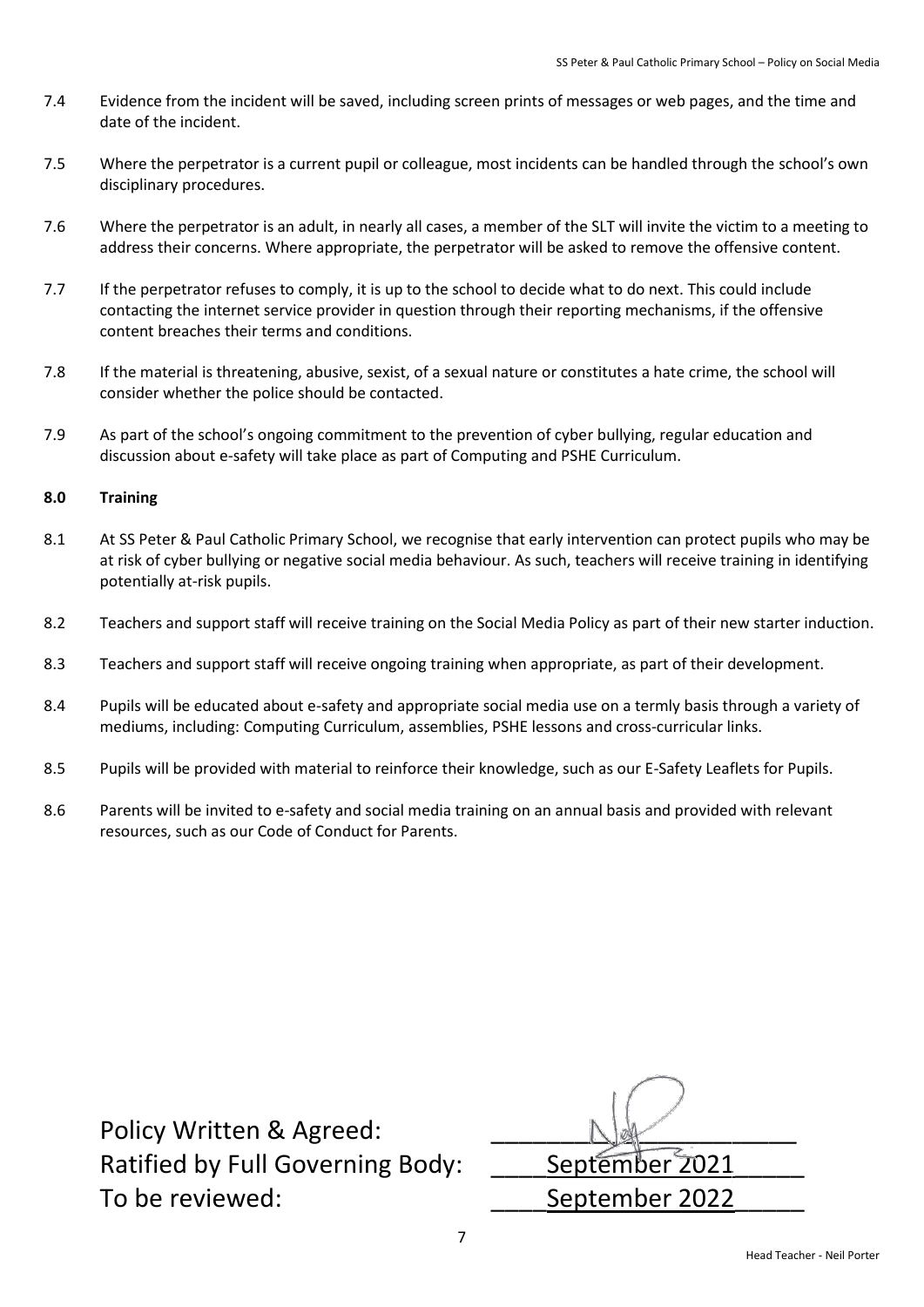

# **Blocked content access request form**

|                                        | Requester         |
|----------------------------------------|-------------------|
| <b>Staff name:</b>                     |                   |
| Date:                                  |                   |
| <b>Full URL:</b>                       |                   |
| Site content:                          |                   |
|                                        |                   |
| <b>Reasons for access:</b>             |                   |
|                                        |                   |
|                                        |                   |
| Identified risks and control measures: |                   |
|                                        |                   |
|                                        |                   |
|                                        |                   |
|                                        | <b>Authoriser</b> |
| Approved?                              | $\checkmark$ / X  |
| <b>Reasons:</b>                        |                   |
|                                        |                   |
|                                        |                   |
| <b>Staff name:</b>                     |                   |
| Date:                                  |                   |
| Signature:                             |                   |